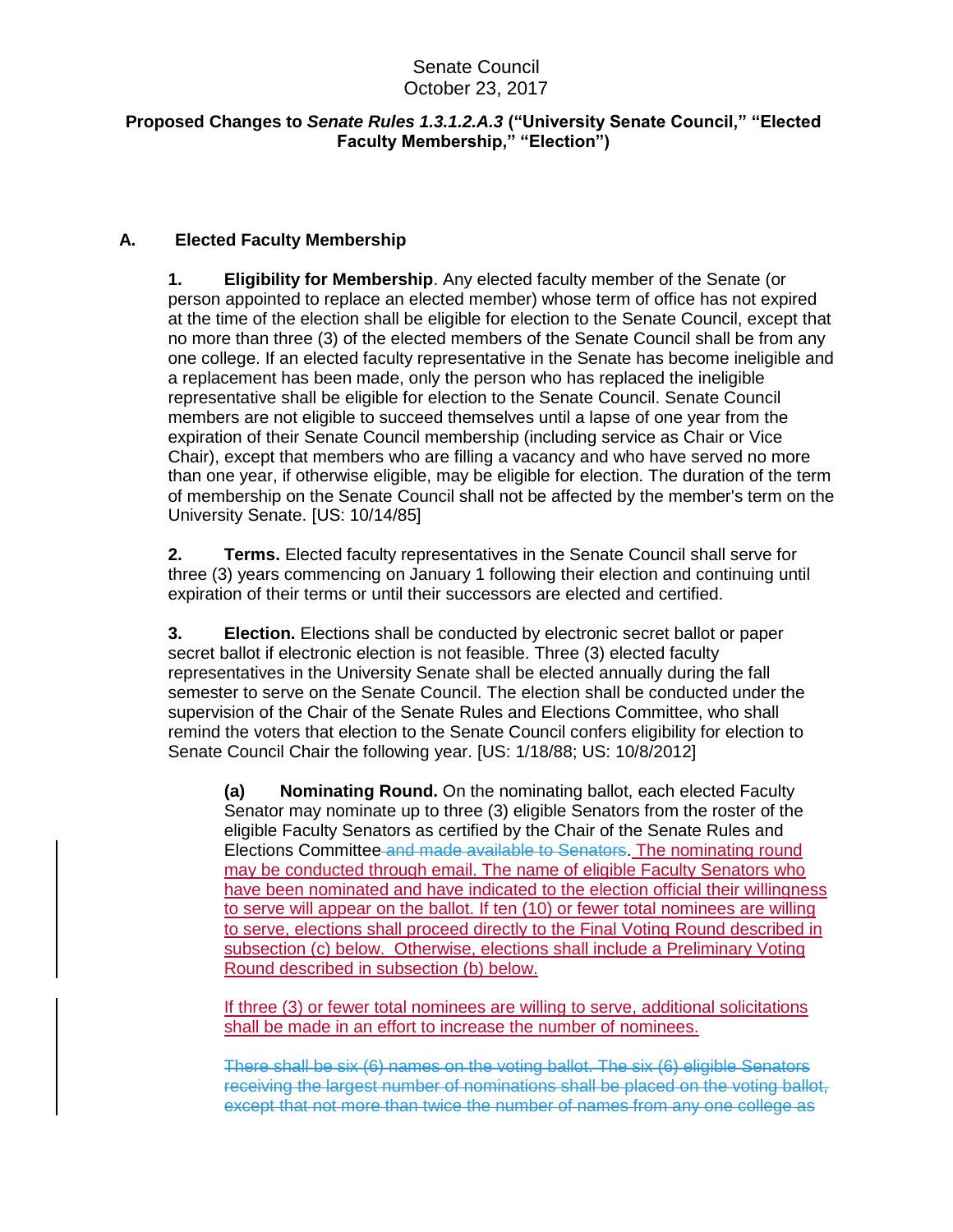### Senate Council October 23, 2017

could potentially be elected from that college shall be eligible for being placed on the voting ballot. All ties will be resolved by a random drawing. Prior to placing the names of nominees on the voting ballot, the nominees' willingness to serve shall be ascertained by the Chair of the Senate Rules and Elections Committee.

**(b) Preliminary Voting Round.** On this first ballot, elected Faculty Senators may rank order up to three (3) candidates from the list of eligible persons as certified by the Chair of the Senate Rules and Elections Committee. Rank orders will be used to resolve ties. The six (6) candidates with the largest number of total votes, including those ranking the candidate first, second, or third, and shall become candidates in the Final Voting Round. Ties will be resolved as follows:

- The higher ranking goes to the candidate with the larger number of firstchoice votes;
- ii. If there are still ties, the higher ranking goes to the candidate with the larger number of second-choice votes;
- iii. If there are still ties, the higher ranking goes to the candidate with the larger number of third-choice votes;
- iv. If there are still ties, the ranking will be determined by random draw.

**(b)** Each voter must rank order exactly three (3) candidates from the list of the six (6) nominees on the voting ballot. Failure to rank order exactly three (3) different candidates will disqualify the ballot. The six nominees will be ranked as follows:

**i.** By the number of first-choice votes:

- **ii.** If there are any ties, the higher ranking goes to the candidate with the larger number of second-choice votes;
- **iii.** If there are still ties, the higher ranking goes to the candidate with the larger number of third-choice votes;
- **iv.** If there are still ties, the ranking will be determined by random draw.

**(c) ElectionFinal Voting Round.** On this final ballot, elected Faculty Senators may rank order, but will not be required to rank order, up to three (3) candidates from the list of the eligible persons as certified by the Chair of the Senate Rules and Elections Committee. The candidates will then be ranked according to the procedure listed in subsection (b) above. The three highestranked candidates under subsection (b) above are elected.

**(d) Election Results.** The remaining three highest-ranked candidates under subsection (c) above are elected will be considered in the order so ranked in case of future vacancies on the Senate Council.